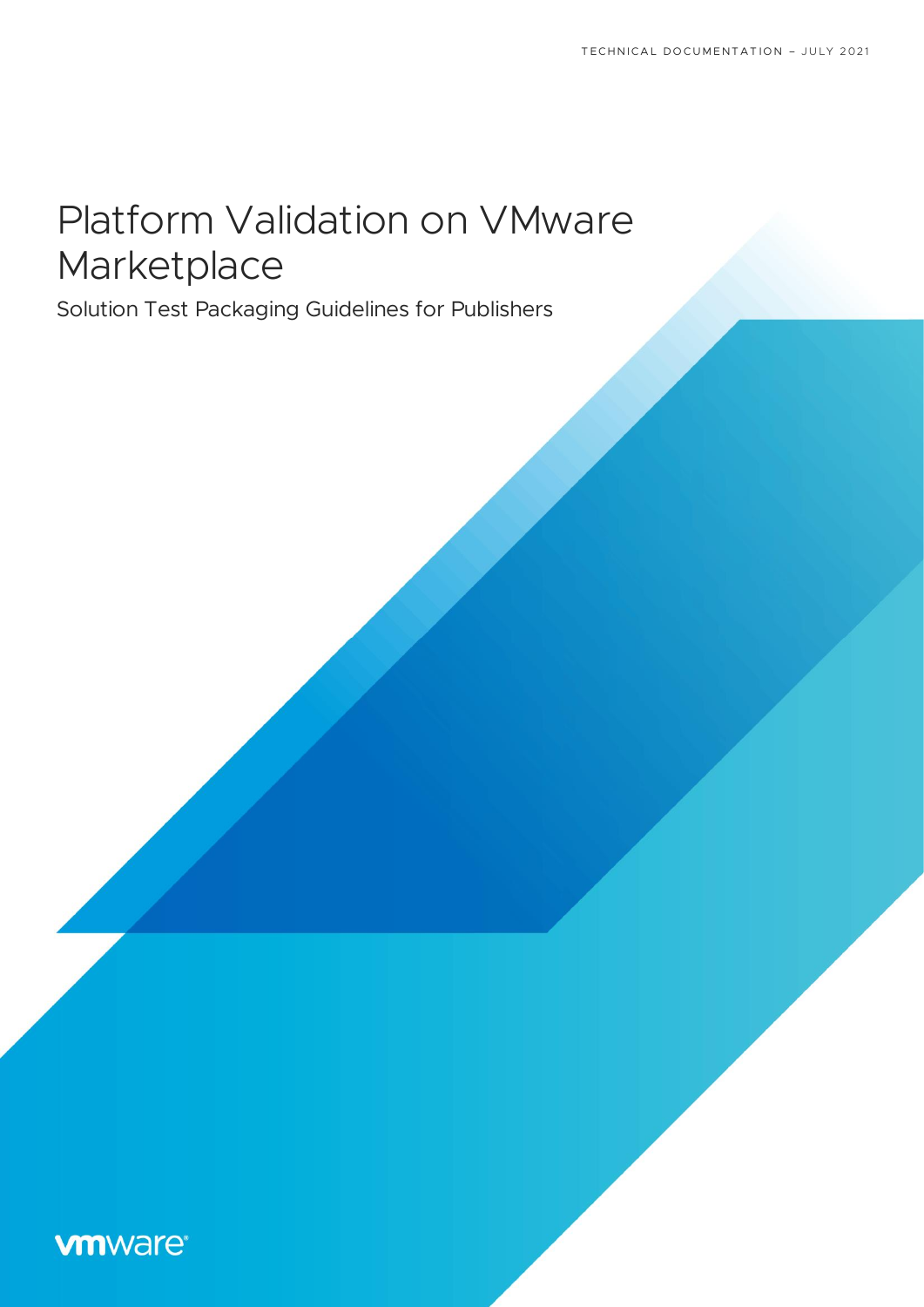# Table of contents

| Helm Chart Requirements                 |  |
|-----------------------------------------|--|
| <b>Test Case Container Requirements</b> |  |
|                                         |  |
| Example 1:                              |  |
| Example 2:                              |  |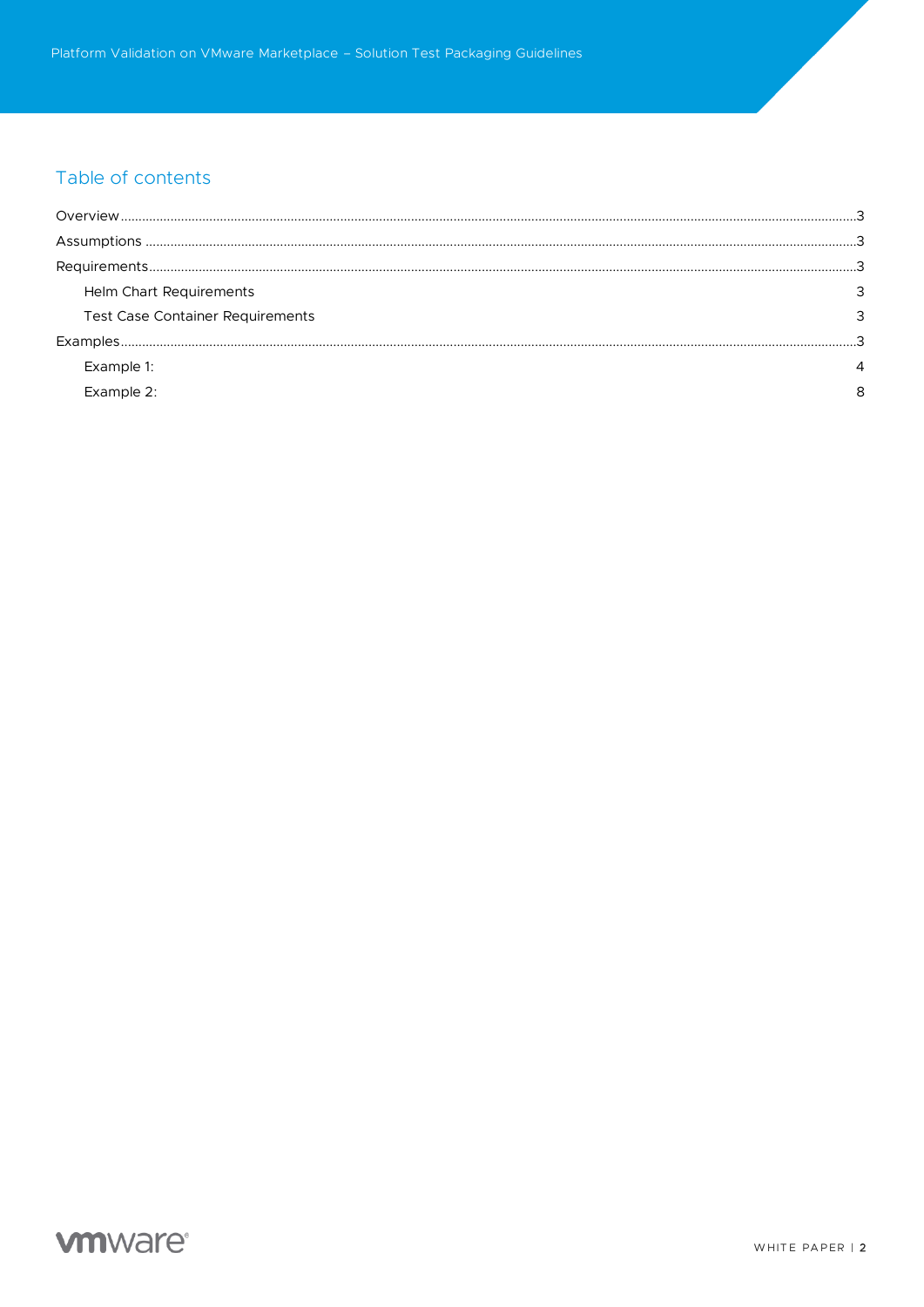# **Overview**

This document shows VMware Marketplace publishers how to submit their solution in a Kubernetes form-factor to VMware Marketplace Platform Validation (PV) Pipeline Engine. This document also outlines a set of guidelines for publishers to follow when packaging their solution/application-specifics tests in 'Test Case Container image' and running that container image on the VMware Marketplace Platform Validation (PV) Pipeline Engine.

# **Assumptions**

- Each solution is packaged as Kubernetes form factor with artifact-type as Helm Chart
- All the Docker images referenced in the Helm Charts are stored in a public registry
- Each solution may optionally provide a single test case container image. This container image when launched will run a battery of tests against a previously deployed Helm chart
- The test case container image should also be stored in a public registry and accessible to VMware
- Multiple versions of the solution/application can choose to use the same test case container image or different version of test case container image
- Publisher test case container image is not accessible to Consumers
- Terms "Solution" & "Application" are used interchangeably in this document

## **Requirements**

Publisher to provide two things:

- 1. (Must) Solution as Helm chart and any additional helm-install options
- 2. (Optional) Test Case Container image and associated parameters to launch the test cases

#### Helm Chart Requirements

The deployed application must have one and only one Kubernetes Service deployed as Load Balancer. If no services or more than one is set as Load Balancer, the PV test run will be aborted. Currently the VMware Marketplace PV Pipeline Engine does not support applications deployed with ingress.

#### Test Case Container Requirements

Publishers to provide a standalone self-contained test container image. Publishers are free to choose the base-image and testframework.

The container must:

- Run the battery of tests. Test Cases must be packaged in the image such that a docker run should trigger execution of all test cases one after the other
- Return status code=0 when the tests pass or another value otherwise
- Expose logs and errors to STDOUT, STDERR respectively

The container optionally can:

- Leverage the Kubernetes config file that can be found at /tmp/kubeconfig. VMware Marketplace Platform Validation Pipeline Engine will mount the kubeconfig.yaml file of the pertaining cluster as /tmp/kubeconfig. With it, the Publisher can introspect the environment where the application is being run
- The container should use the networking directly from the host. The VMware Marketplace Platform Validation Pipeline Engine will add the "--network=host" option by default to the docker run command
- Any additional parameters that need to be added to docker run command, should be given in the "Test Case Launch Options" field of the VMware Marketplace UI. (see Figure-3)
- Place a single *[xUnit](https://xunit.net/)* or any format report in /tmp/output/reports. VMware Marketplace Platform Validation Pipeline Engine will pick it up from this location & provide an option to download from VMware Marketplace (see Figure 4)

### **Examples**

The following examples will show how to run the application and tests locally and how they will map to the continuous validations in VMware Marketplace. The examples used here are based on open source Bitnami packaged applications.

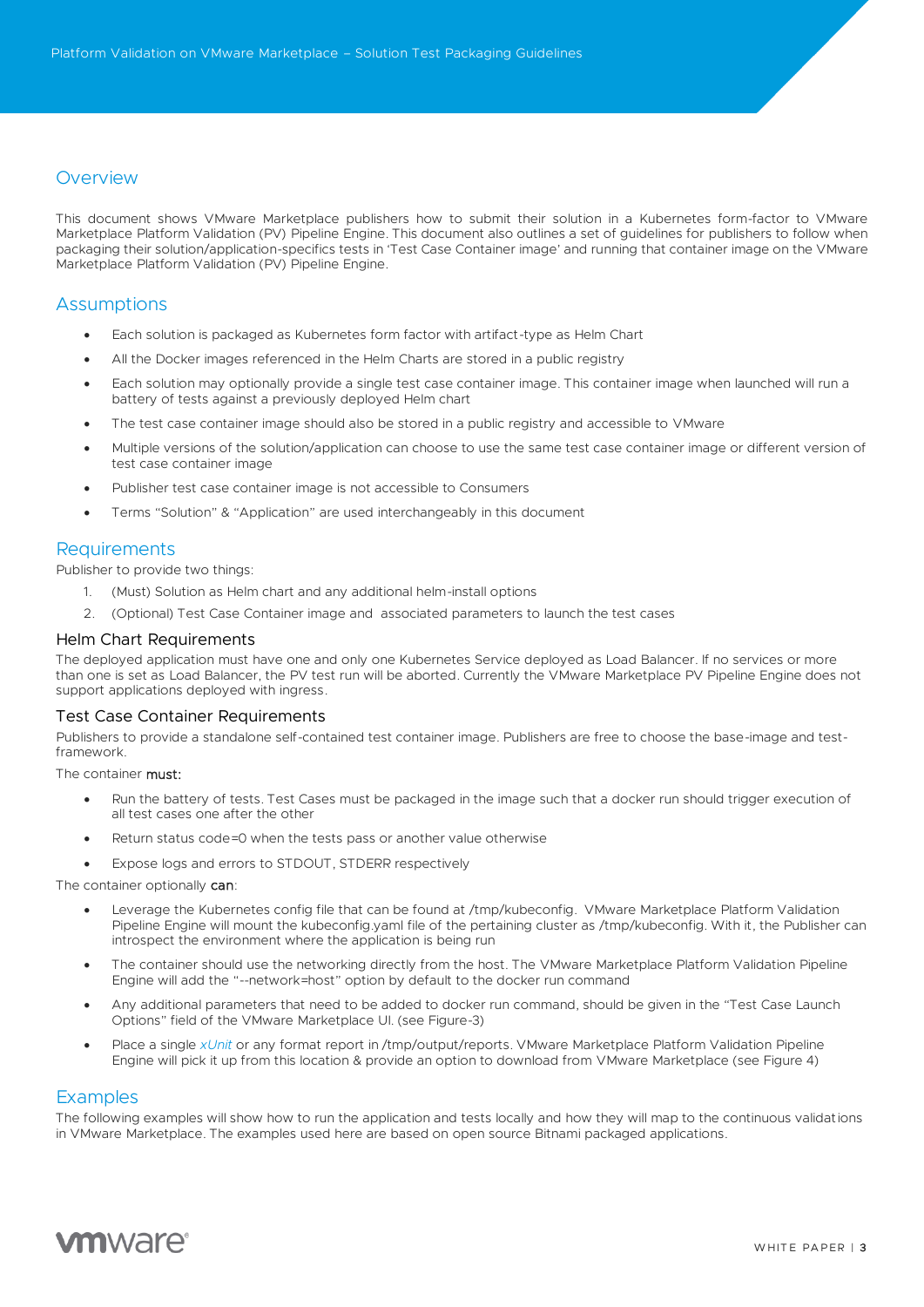## Example 1:

In the VMware Marketplace UI navigate to Publish->Solution workflow to create a new listing. Here select "Distributed Solution" to allow validation to select form-factor. Publishers can select the Kubernetes Form-Factor with Artifact as Helm-Chart. See Figure 1 below:

| vmw VMware Marketplace                                  |                                                         |                          |                                   |                          |                     | $\odot$              | Satya Dillikar<br>Marketplace-Publish | $\ddot{\phantom{1}}$ |  |
|---------------------------------------------------------|---------------------------------------------------------|--------------------------|-----------------------------------|--------------------------|---------------------|----------------------|---------------------------------------|----------------------|--|
| Publish ~<br>Manage v<br>View $\vee$                    | Settings v                                              |                          |                                   |                          |                     |                      |                                       |                      |  |
| <b>Create Solution</b>                                  |                                                         |                          |                                   |                          |                     |                      |                                       |                      |  |
| Distributable<br>$\odot$<br>Marketing                   | Technical<br>Form Factor *<br>Blueprints                | ◯ Containers             | Content<br>O                      | Management<br>$\bigcirc$ | <b>O</b> Kubernetes | $\bigcirc$ Others    |                                       |                      |  |
| $\odot$<br>Support<br>$\bullet$<br>Technical<br>Pricing | C<br>◯ Plug-In                                          | Professional<br>Services | Packs<br>Virtual<br>O<br>Machines | Packs                    |                     |                      |                                       |                      |  |
| Version<br>Compliance                                   | Artifact Type *<br>Helm Chart<br>Deployment Platforms * |                          |                                   |                          |                     |                      |                                       |                      |  |
| Submit<br>Г                                             | $\blacktriangledown$<br>VMware Tanzu                    |                          |                                   |                          |                     |                      |                                       |                      |  |
| Review & Publish<br>C                                   | Category *<br>Sub-Category *                            | Select                   |                                   | $\searrow$               |                     |                      |                                       |                      |  |
|                                                         | Operating System                                        | Select<br>Select         |                                   | $\sim$<br>$\searrow$     |                     |                      |                                       |                      |  |
|                                                         | TAP Franchise (1)<br>$\leftarrow$                       | Select                   |                                   | $\sim$                   |                     | <b>SAVE AS DRAFT</b> | CANCEL                                | <b>NEXT</b>          |  |

*Figure 1: Form Factor & Artifact Type*

Helm-Chart:

| Chart Name                        | Redis-12.7.4               |
|-----------------------------------|----------------------------|
| Chart Version                     | 12 7 4                     |
| Public URL or Helm Chart tar file | redis-12.7.4.tgz           |
| <b>Chart Install Options</b>      | --set cluster slaveCount=5 |

*Table 1: Example-1 Helm Chart*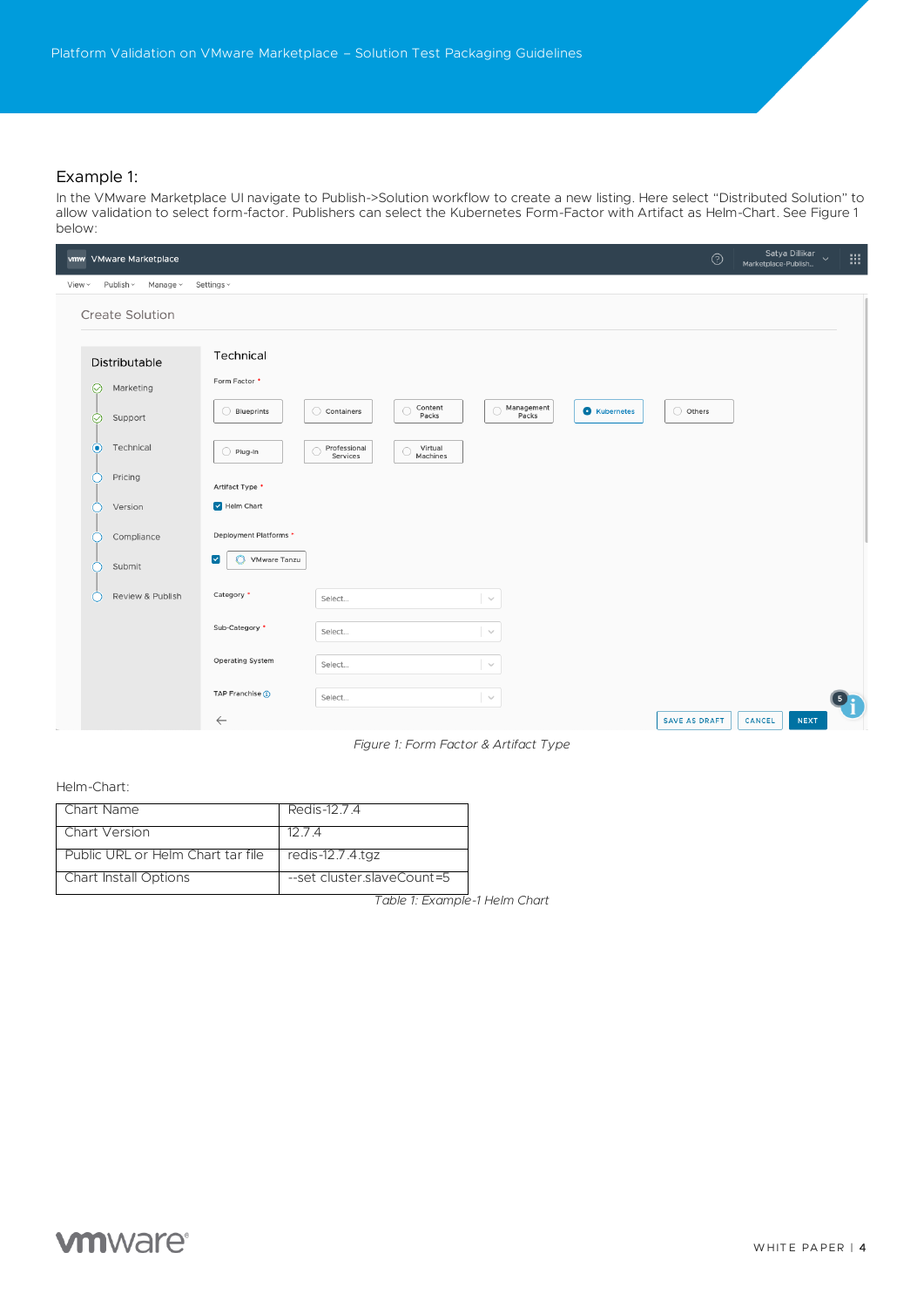| vmw VMware Marketplace               |                                                                                           |                                                                                           | Satya Dillikar<br>m<br>Marketplace-Publish |
|--------------------------------------|-------------------------------------------------------------------------------------------|-------------------------------------------------------------------------------------------|--------------------------------------------|
| View > Publish > Manage > Setting:   | Add Helm Chart                                                                            |                                                                                           | $\times$                                   |
| <b>Create Solution</b>               | Chart Name *                                                                              | Redis-12.7.4                                                                              |                                            |
| <b>Distributable</b><br>$V\epsilon$  | Chart Url                                                                                 | bitnami/redis                                                                             |                                            |
| $\oslash$ Marketing                  | Chart Version *                                                                           | 12.7.4                                                                                    |                                            |
| $\oslash$ Support                    | Public URL for Helm chart tar file 1                                                      | O Upload<br>◯ Add Url                                                                     | <b>VERSION AND COMPATIBILIT</b>            |
| $\oslash$ Technical                  |                                                                                           | UPLOAD FILE 1<br>ŵ                                                                        | <b>Action</b>                              |
| $\oslash$ Pricing<br>$H_{6}$         |                                                                                           | redis-12-1620243017837.tgz                                                                |                                            |
| a Version                            | Deployment Instructions * (1)                                                             | 油 田<br>$\mathcal{I}_{\mathbf{x}}$<br><b>B J U &amp;</b><br>$\ddot{\phantom{a}}$<br>Normal | ADD HELM CHART                             |
| Compliance                           |                                                                                           | Deployment Instructions goes here.                                                        | <b>Action</b>                              |
| Submit                               |                                                                                           |                                                                                           | DRAFT CANCEL NEX                           |
| Review & Publish                     |                                                                                           | 34/1000                                                                                   |                                            |
|                                      | <b>Chart Install Options</b><br>(Required to validate<br>solution in order to<br>approve) | --set cluster.slaveCount=5                                                                |                                            |
| <b>VMware Marketplace</b>            |                                                                                           | <b>ADD</b><br>CANCEL                                                                      | hy Our Cloud                               |
| Discover and deploy validated third- |                                                                                           |                                                                                           | <b>Iware Cloud Trust Center</b>            |
| party and open-source solutions for  | Getting Started 2                                                                         | Technology Partner Hub 2<br>Documentation $\varnothing$                                   | Skyline                                    |
| various clouds                       |                                                                                           |                                                                                           |                                            |

#### *Figure 2: Add Helm Chart*

## Test Case Container

| Test Case Container Image        | gcr.io/vmware-marketplace-bitnami/validationtest/bitnami-redis-verification-tests:0.2 |
|----------------------------------|---------------------------------------------------------------------------------------|
| <b>Public Container Registry</b> |                                                                                       |
| Test Case Launch Options         | --pod-selector role=master                                                            |

*Table 2: Example-1 Test Case Container*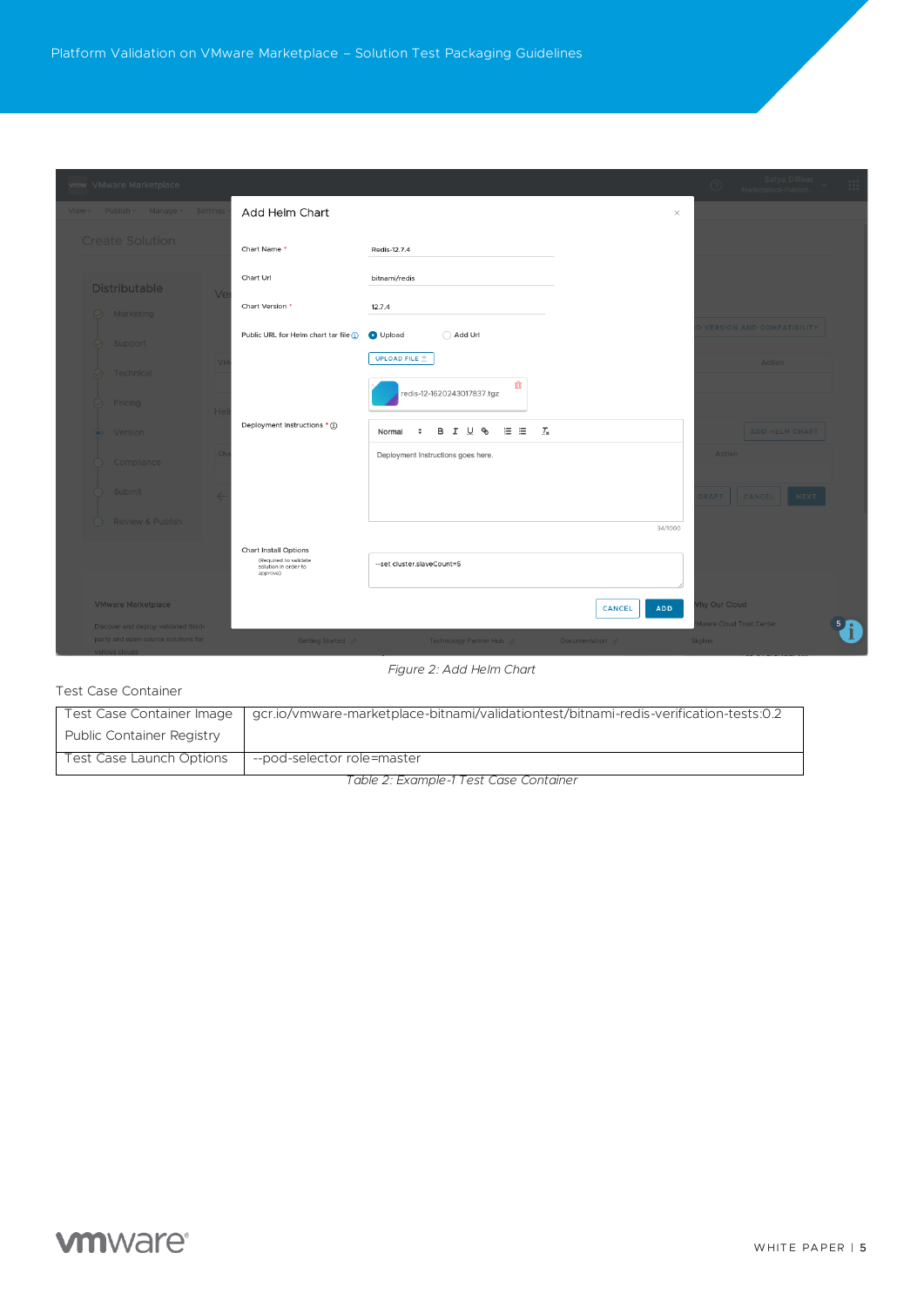| vmw VMware Marketplace                                                             |                                                                                                                     |                                                                                       |                                                | Satya Dillikar<br>Marketplace-Publish<br>$\circledcirc$ |
|------------------------------------------------------------------------------------|---------------------------------------------------------------------------------------------------------------------|---------------------------------------------------------------------------------------|------------------------------------------------|---------------------------------------------------------|
| Publish v Manage v Settings<br>View ~                                              |                                                                                                                     |                                                                                       |                                                |                                                         |
| Redis DEMO by Satya<br>Redis DEMO Short S<br>By: Marketplace-Pub<br>KUBERNETES ) ( | Application Validation                                                                                              |                                                                                       | $\times$                                       |                                                         |
| <b>Product Status</b><br>$($ PENDING $)$<br><b>Latest Version</b>                  | Target Platform*<br>Chart Name*<br>12.7.4<br>Chart Install Options*                                                 | TKG 1.2.1 on VMC-on-AWS<br>$\checkmark$<br>$\checkmark$<br>--set cluster.slaveCount=5 |                                                | <b>APPLICATION VALIDATION</b>                           |
| 2.0<br><b>Deployable Platforms</b>                                                 |                                                                                                                     |                                                                                       |                                                | st Result<br>$-$ 003<br>Actions                         |
| $\circledcirc$                                                                     | Test Case Container Image* ice-bitnami/validationte:<br>(Public Container Registry)<br>Test Case Launch<br>Options* | Or<br>--pod-selector role=master                                                      | <b>UPLOAD FILE 1</b>                           |                                                         |
| <b>EULA</b><br><b>End User License Agreement</b><br>內                              |                                                                                                                     |                                                                                       | CANCEL<br><b>RUN</b>                           |                                                         |
| <b>VMware Marketplace</b>                                                          | Resources                                                                                                           | <b>For Partners</b>                                                                   | For Developers                                 | Why Our Cloud                                           |
| Discover and deploy validated third-<br>party and open-source solutions for        | General Program Guide 2<br>Getting Started $\varnothing$                                                            | Publish with Us $\mathcal{P}$<br>Technology Partner Hub                               | API Reference $\varnothing$<br>Documentation & | <b>VMware Cloud Trust Center</b><br>Skyline             |

*Figure 3: Application Specific Validation*

Final Validation (Publisher Only) View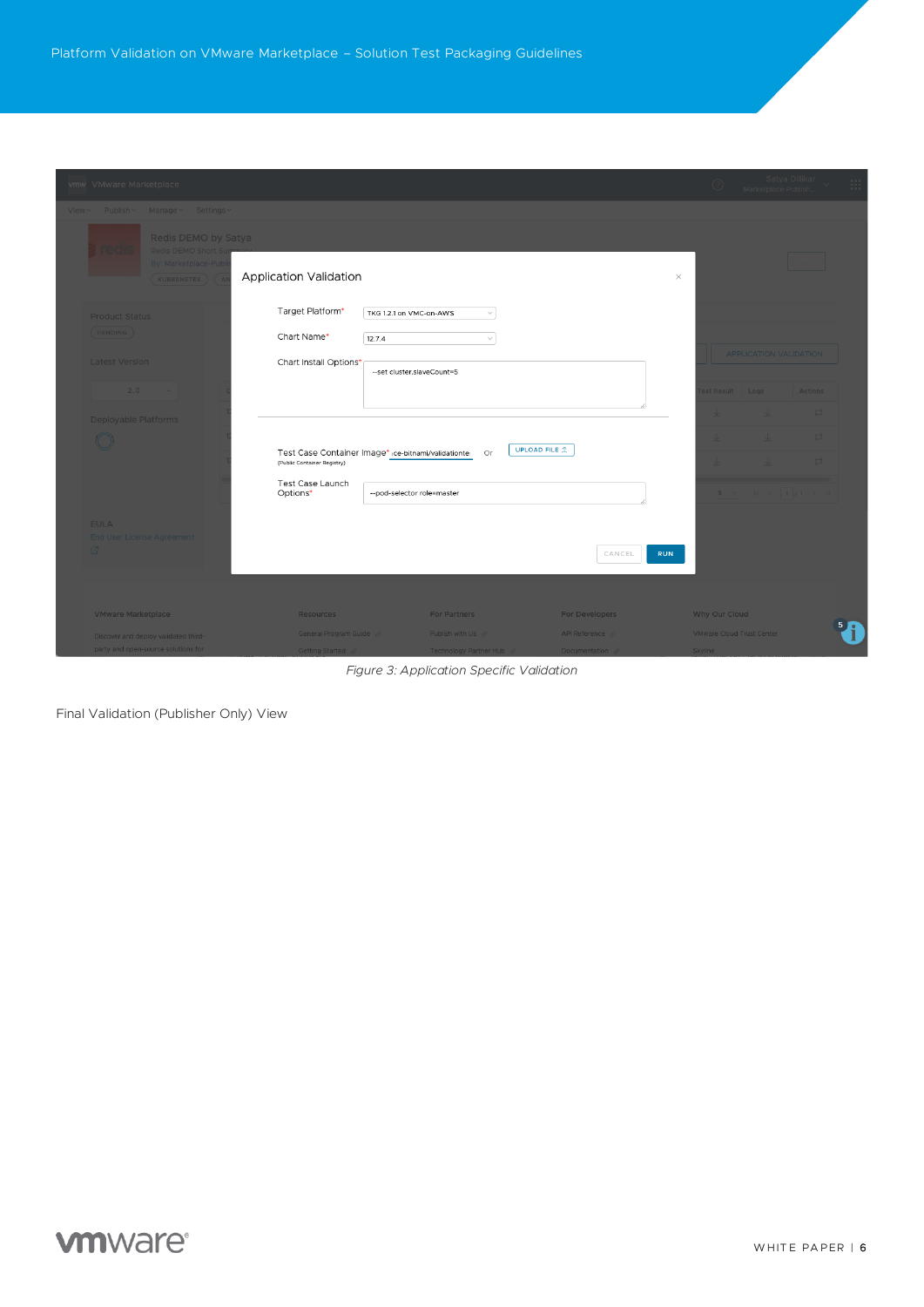| vmw VMware Marketplace                                                                              |                      |                                              |                                                           |          |                                    |                     | $\odot$                              | Marketplace-Publish.          | Satya Dillikar<br>$\ddot{\phantom{0}}$ |
|-----------------------------------------------------------------------------------------------------|----------------------|----------------------------------------------|-----------------------------------------------------------|----------|------------------------------------|---------------------|--------------------------------------|-------------------------------|----------------------------------------|
| Publish ~<br>Manage ~<br>Settings ~<br>View $\vee$                                                  |                      |                                              |                                                           |          |                                    |                     |                                      |                               |                                        |
| Redis DEMO by Satya<br>reals<br>Redis DEMO Short Summary<br>By: Marketplace-Publisher<br>KUBERNETES | ANALYTICS<br>FREE    |                                              |                                                           |          |                                    |                     |                                      |                               | $\cdots$                               |
| <b>Product Status</b>                                                                               | Overview<br>Pricing  | Resource & Support                           | Version<br>Validation (Publisher Only)                    |          |                                    |                     |                                      |                               |                                        |
| PENDING<br><b>Latest Version</b>                                                                    |                      |                                              |                                                           |          | $\odot$                            | PLATFORM VALIDATION |                                      | <b>APPLICATION VALIDATION</b> |                                        |
| 2.0<br>$\sim$                                                                                       | <b>Chart Version</b> | Validation Type                              | Added By                                                  | Platform | <b>Start Date</b>                  | Status              | <b>Test Result</b>                   | Logs                          | Actions                                |
| Deployable Platforms                                                                                | 12.7.4               | Application                                  | sdillikar                                                 | O        | 5/2/2021                           | ⚠                   | 业                                    | 业                             | ₫                                      |
|                                                                                                     | 12.7.4               | Application                                  | sdillikar                                                 | ∩        | 4/30/2021                          | $\odot$             | $\downarrow$                         | 业                             | S                                      |
|                                                                                                     | 12.7.4               | Platform                                     | sdillikar                                                 | n        | 4/30/2021                          | $\odot$             | 业                                    | 业                             | ₿                                      |
|                                                                                                     |                      |                                              |                                                           |          |                                    |                     | $5 - \vee$                           |                               | $K$ $\leftarrow$ 1 $/1$ $>$ $>$ 1      |
| <b>EULA</b><br><b>End User License Agreement</b><br>₫                                               |                      |                                              |                                                           |          |                                    |                     |                                      |                               |                                        |
| <b>VMware Marketplace</b>                                                                           |                      | Resources                                    | For Partners                                              |          | For Developers                     |                     | Why Our Cloud                        |                               |                                        |
| Discover and deploy validated third-<br>party and open-source solutions for                         |                      | General Program Guide 2<br>Getting Started 2 | Publish with Us $\mathcal{Q}$<br>Technology Partner Hub 2 |          | API Reference 2<br>Documentation 2 |                     | VMware Cloud Trust Center<br>Skyline |                               |                                        |
|                                                                                                     |                      |                                              |                                                           |          |                                    |                     |                                      |                               |                                        |

| helm install redis-12.7.4.tgz \                                                     |
|-------------------------------------------------------------------------------------|
| $-$ generate-name                                                                   |
| --set cluster slaveCount=5                                                          |
| # Run verification tests                                                            |
| docker run -it --network=host \                                                     |
| -v /tmp/reports:/tmp/output/reports \                                               |
| -v ~/.kube/config:/tmp/kubeconfig \                                                 |
| projects.registry.vmware.com/marketplacetest/bitnami-redis-verification-tests:0.2 \ |
| --pod-selector role=master                                                          |
|                                                                                     |

*Table 3: Example-1 CLI Commands*

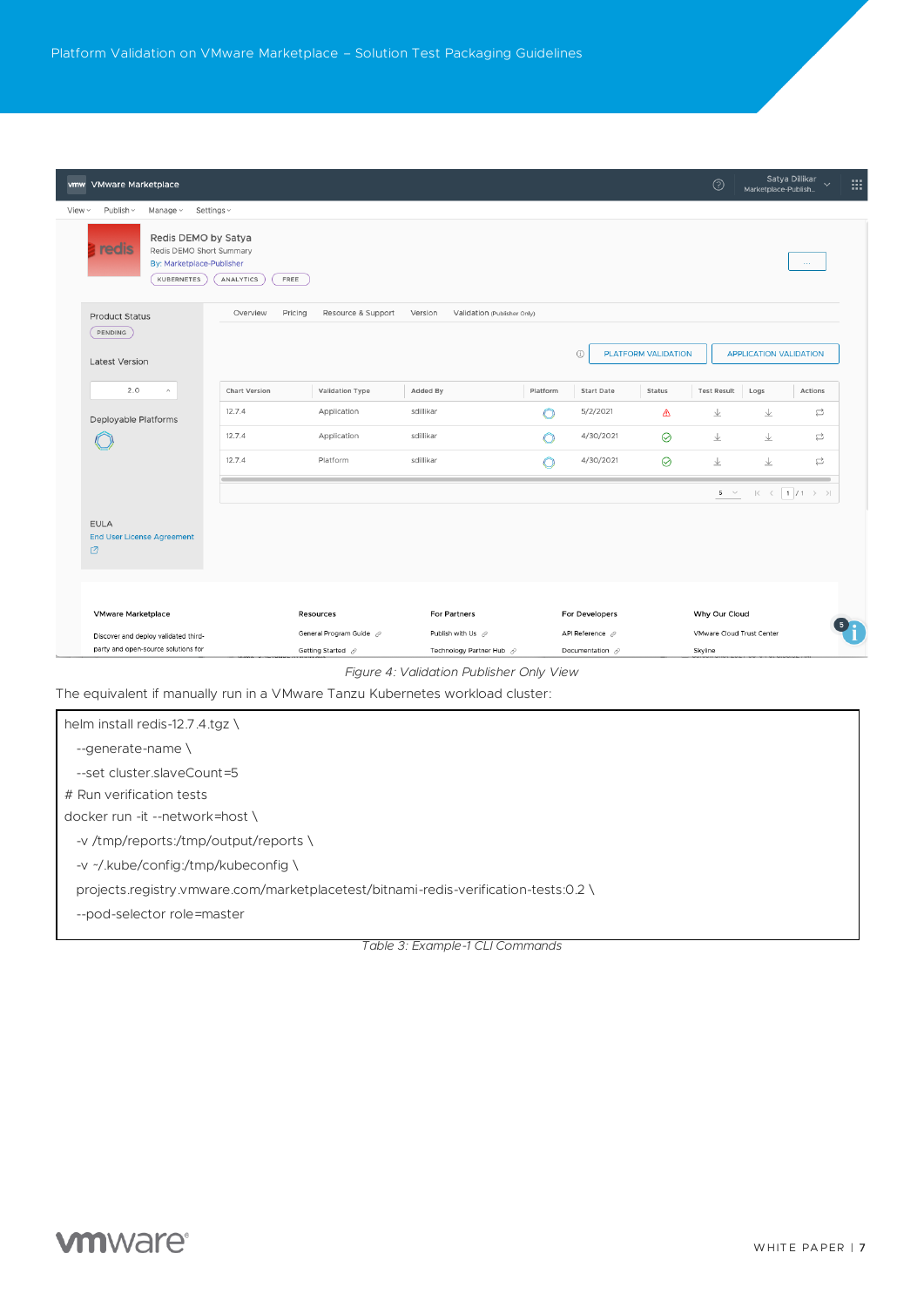## Example 2:

Helm-Chart

| Chart Name                        | wordpress-10.6.8                        |
|-----------------------------------|-----------------------------------------|
|                                   |                                         |
| Chart Version                     | 10.6.8                                  |
|                                   |                                         |
| Public URL or Helm Chart tar file | wordpress-10.6.8.tgz                    |
|                                   |                                         |
| <b>Chart Install Options</b>      | --set wordpressPassword=mytestpassword1 |
|                                   |                                         |
|                                   | --set service.type=LoadBalancer         |
|                                   |                                         |
|                                   |                                         |
|                                   | Table 4: Example-2 Helm Chart           |

Test Case Container

| Test Case Container Image | gcr.io/vmware-marketplace-bitnami/validationtest/bitnami-wordpress- |
|---------------------------|---------------------------------------------------------------------|
| Public Container Registry | functional-tests:0.2                                                |
| Test Case Launch Options  | --host \$APPLICATION HOST --port 80                                 |
|                           | --input password=mytestpassword1                                    |
|                           | Table 5: Example-2 Test Case Container                              |

The equivalent manual commands:

| $\#$ Install chart                                                                              |
|-------------------------------------------------------------------------------------------------|
| helm install wordpress wordpress-10.6.8.tgz \                                                   |
| --set wordpressPassword=mytestpassword1)                                                        |
| --set service.type=LoadBalancer                                                                 |
| # Get hostname                                                                                  |
| APPLICATION HOST=\$(kubectl get svc wordpress -o jsonpath={.status.loadBalancer.ingress[0].jp}) |
| # Run functional tests                                                                          |
| docker run -it --network=host -v /tmp/reports:/tmp/output/reports \                             |
| projects.registry.vmware.com/marketplacetest/bitnami-wordpress-functional-tests:0.2 \           |
| --host \$APPLICATION HOST --port 80\                                                            |
| --input password=mytestpassword1                                                                |
|                                                                                                 |

*Table 6: Example-2 CLI Commands*

The VMware Marketplace Platform Validation Pipeline will automatically fetch the application IP-address and populate the environment variable \$APPLICATION\_HOST